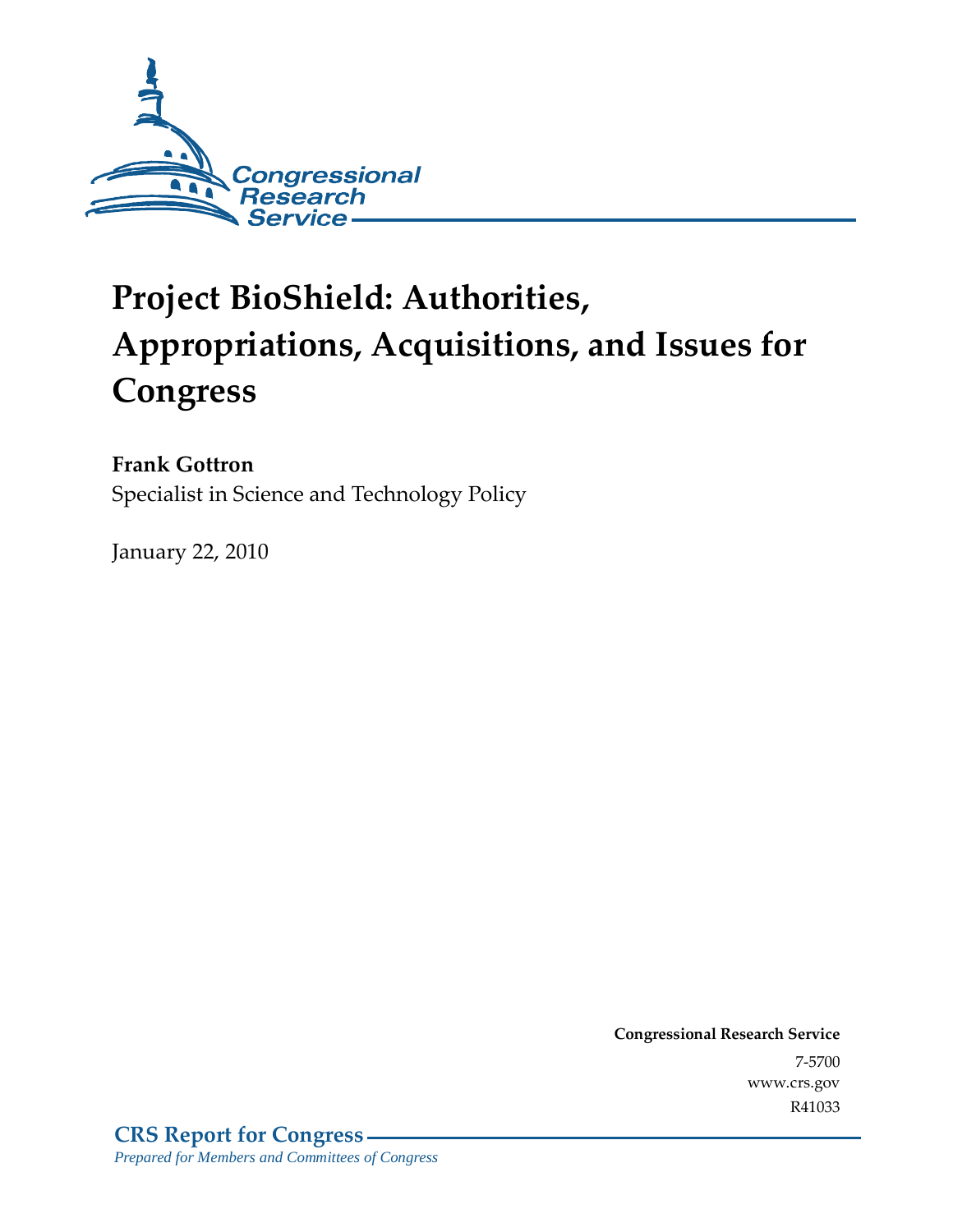## **Summary**

Many potential chemical, biological, radiological, and nuclear (CBRN) terrorism agents lack available medical countermeasures. In 2003, President Bush proposed Project BioShield to address this need. The Project BioShield Act became law in July 2004 (P.L. 108-276).

This law has three main provisions: (1) relaxing regulatory requirements for some CBRN terrorism-related spending, including hiring and awarding research grants; (2) guaranteeing a federal government market for new CBRN medical countermeasures; and (3) permitting emergency use of unapproved countermeasures. The Department of Health and Human Services (HHS) has used each of these authorities. The HHS used expedited review authorities to approve 5 contracts and 47 grants related to CBRN countermeasure research and development. The HHS used the authority to guarantee a government market to obligate approximately \$2 billion to acquire countermeasures against anthrax, botulism, radiation, and smallpox. The HHS has also employed the emergency use authority several times, including allowing young children with H1N1 "swine" influenza to receive specific antiviral drugs.

The Department of Homeland Security (DHS) Appropriations Act, 2004 (P.L. 108-90) advanceappropriated \$5.593 billion for FY2004 to FY2013 for CBRN countermeasures acquisition through Project BioShield. Subsequent Congresses have rescinded or transferred to other accounts approximately 19% of the advance appropriation. In FY2004 and FY2005, Congress removed a total of approximately \$25 million from this account through rescissions included in the Consolidated Appropriations Act, 2004 (P.L. 108-199) and the Consolidated Appropriations Act, 2005 (P.L. 108-447). In the Omnibus Appropriations Act, 2009 (P.L. 111-8), Congress transferred an additional \$412 million to support countermeasure advanced research and development and pandemic influenza preparedness and response. The Consolidated Appropriations Act, 2010 (P.L. 111-117) transferred \$609 million to support countermeasure basic and advanced research and countermeasure development. P.L. 111-117 also transferred the BioShield appropriation account from DHS to HHS.

Since passing the Project BioShield Act, subsequent Congresses have considered additional measures to further encourage countermeasure development. The 109<sup>th</sup> Congress passed the Pandemic and All-Hazard Preparedness Act (P.L. 109-417) which created the Biomedical Advanced Research and Development Authority (BARDA) in HHS. Amongst other duties, this office oversees all of HHS' Project BioShield activities. The Pandemic and All-Hazard Preparedness Act also modified the Project BioShield procurement process. Questions remain regarding whether these changes have sufficiently improved countermeasure development and procurement.

The 111<sup>th</sup> Congress faces several challenging policy issues. Primary among them is assessing whether Project BioShield is successfully encouraging medical countermeasure development. A second issue is whether to allow additional diversions of the Project BioShield advance appropriation, a key element of the government's market guarantee, to support other activities. A third is whether to broaden Project BioShield's mandate beyond CBRN countermeasures in the face of other threats, such as pandemic influenza.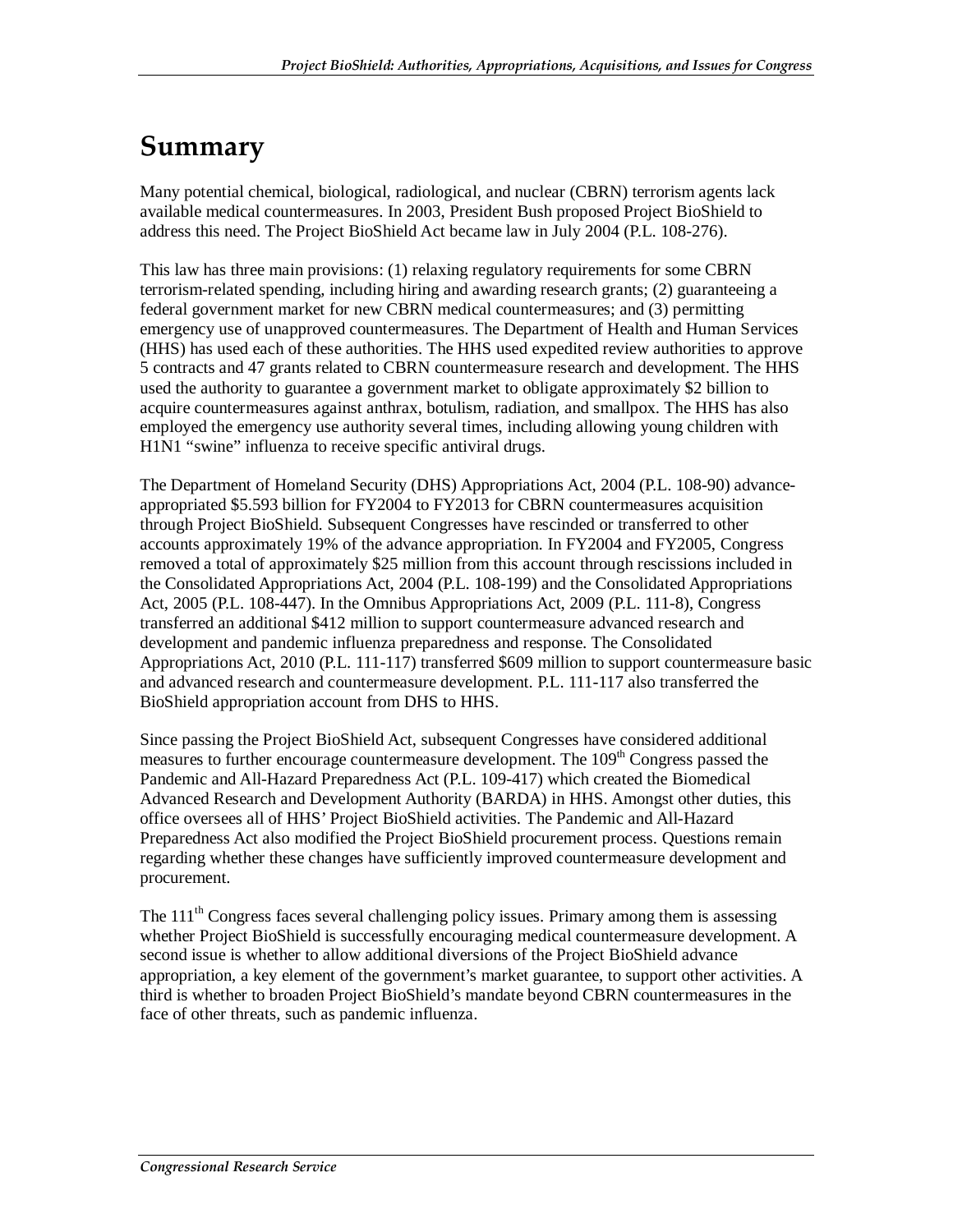## **Contents**

## **Tables**

### Contacts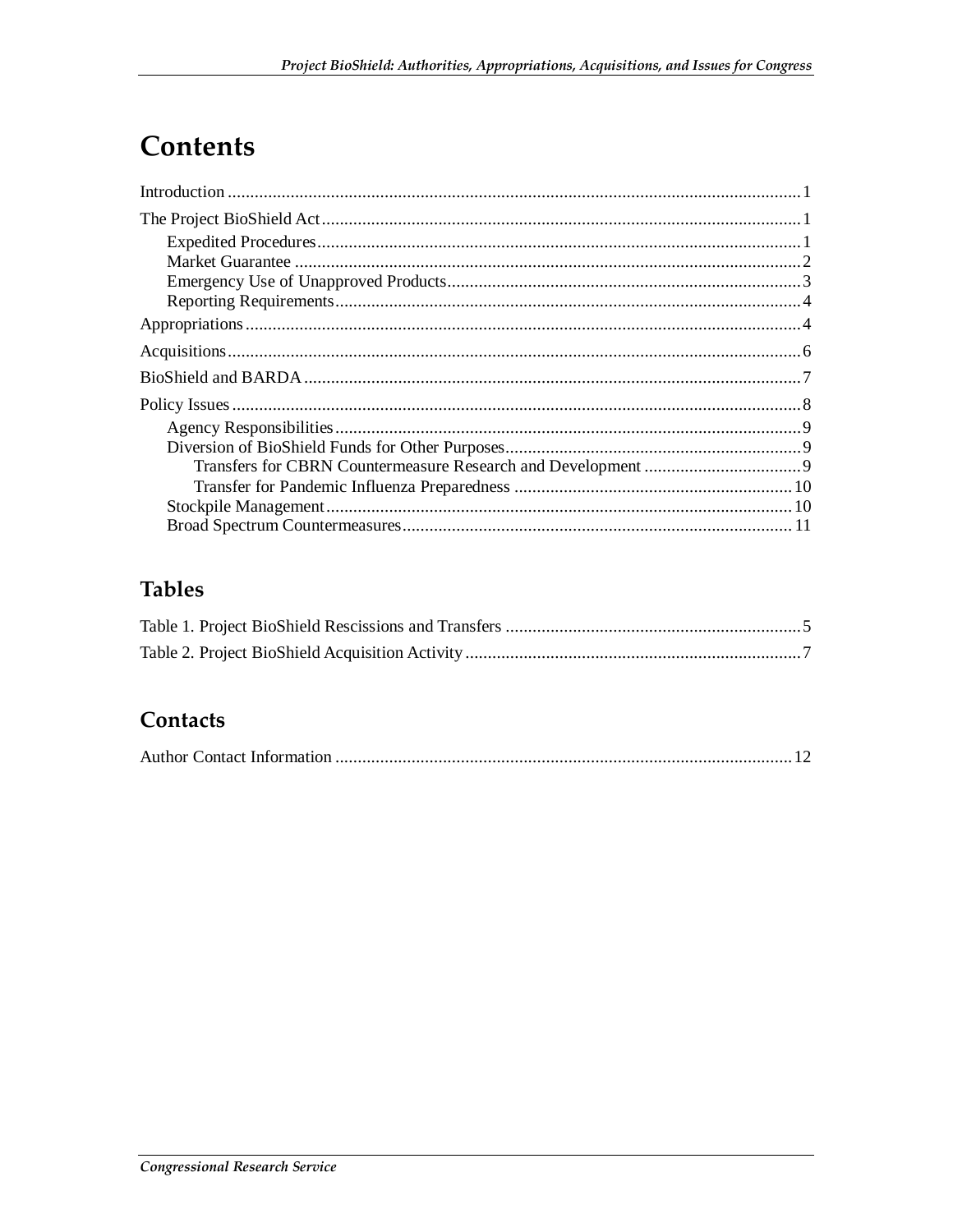## **Introduction**

Following the terrorist attacks of 2001, the federal government determined that it would need new medical countermeasures (e.g., diagnostic tests, drugs, vaccines, and other treatments) to respond to an attack using chemical, biological, radiological, or nuclear (CBRN) agents. Representatives of the pharmaceutical industry attributed the paucity of CBRN agent countermeasures to the lack of a significant commercial market.<sup>1</sup> They argued that because these diseases and conditions occur infrequently, the private sector perceives little economic incentive to invest the millions of dollars required to bring treatments to market.

In 2004, Congress passed the Project BioShield Act (P.L. 108-276) to encourage the development of CBRN medical countermeasures. The  $108<sup>th</sup>$  Congress also appropriated \$5.6 billion to acquire countermeasures through Project BioShield for FY2004 through FY2013. Subsequent congresses have evaluated implementation of Project BioShield. In response to perceived problems with Project BioShield countermeasure procurement, the  $109<sup>th</sup>$  Congress created the Biodefense Advanced Research and Development Authority (BARDA) in the Department of Health and Human Services (HHS) through the Pandemic and All-Hazards Preparedness Act (P.L. 109-417).

The 111<sup>th</sup> Congress continues to address several BioShield-related policy issues. These include whether to change Project BioShield agency responsibilities; whether to continue diverting BioShield appropriations for other purposes; how to replace stockpiled countermeasures as they expire; and evaluating whether this program has sufficiently encouraged the development of broad spectrum countermeasures.

## **The Project BioShield Act**

To encourage the development of new CBRN countermeasures, President Bush proposed Project BioShield in his 2003 State of the Union address. The 108<sup>th</sup> Congress considered this proposal and passed the Project BioShield Act of 2004 (P.L. 108-276, signed into law July 21, 2004).<sup>2</sup> This act has three main provisions. The first provision provides HHS expedited procedures for CBRN terrorism-related spending, including procuring products, hiring experts, and awarding research grants. The second provision creates a government-market guarantee by allowing the HHS Secretary to obligate funds to purchase countermeasures while they still need several more years of development. The third provision authorizes the HHS Secretary to temporarily allow the emergency use of countermeasures that lack Food and Drug Administration (FDA) approval.

## **Expedited Procedures**

The act relaxes procedures under the Federal Acquisition Regulation HHS must follow when procuring property or services used in performing, administering, or supporting CBRN countermeasure research and development (R&D). These expedited procedures decrease both the

<sup>-</sup><sup>1</sup> Alan Pemberton, Pharmaceutical Research and Manufacturers of America, Testimony before the U.S. House of Representatives Select Committee on Homeland Security, May 15, 2003.

<sup>2</sup> For legislative history of this law, see CRS Report RL32549, *Project BioShield: Legislative History and Side-by-Side Comparison of H.R. 2122, S. 15, and S. 1504*, by Frank Gottron and Eric A. Fischer.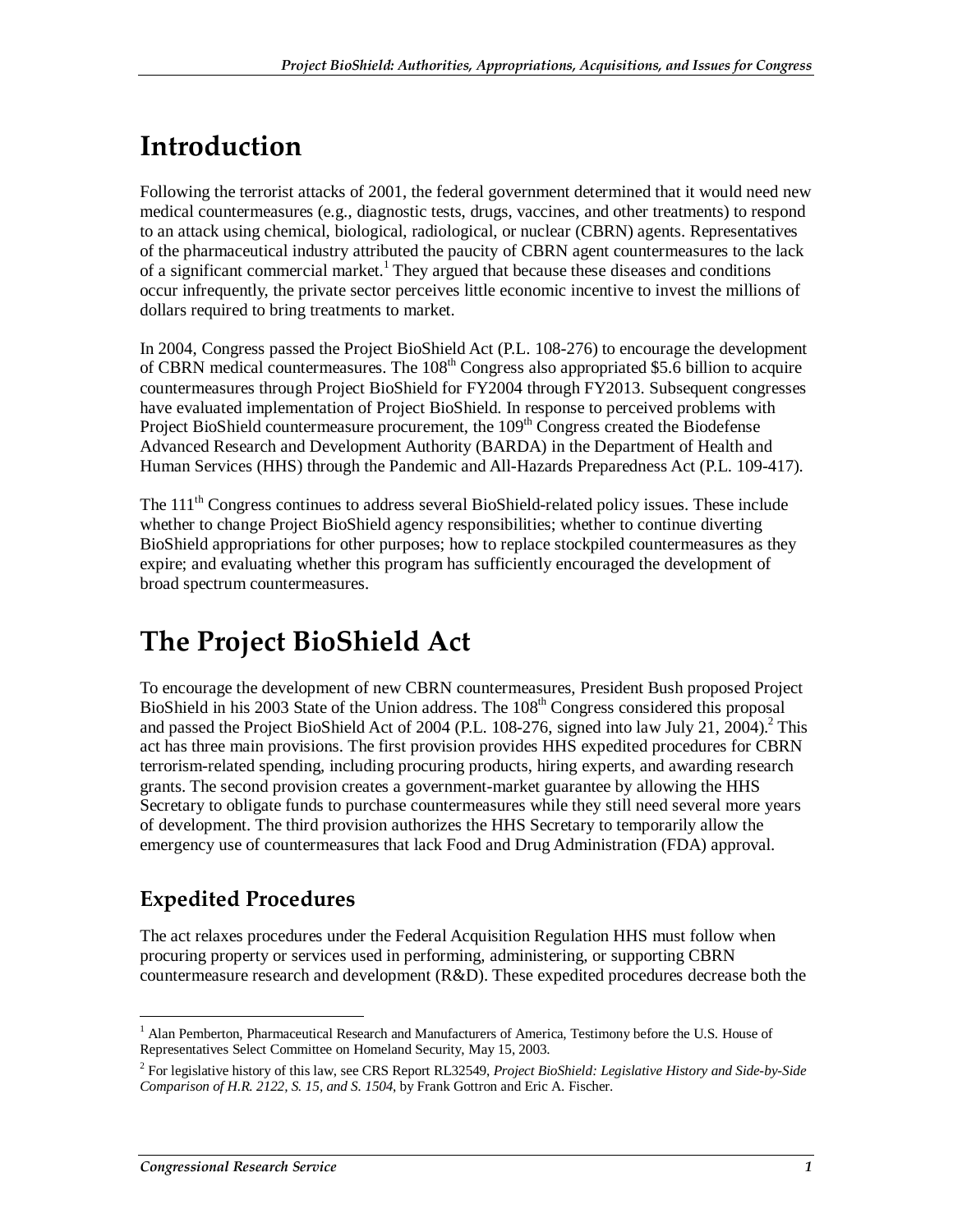amount of paperwork required for these expenditures and the potential for oversight. The act also increases the maximum amount, from \$100 thousand to \$25 million, for contracts awarded under simplified acquisition procedures. It also allows these purchases using other than full and open competition. According to the Government Accountability Office (GAO), HHS has used the simplified acquisitions procedure authority for five contracts. These contracts, all executed between 2004 and 2005 using funds from the National Institutes of Health, totaled approximately \$30 million.<sup>3</sup> The HHS stated that it has not exercised its authority to use other than full and open competition.<sup>4</sup>

The Project BioShield Act authorizes the HHS Secretary to use an expedited award process for grants, contracts, and cooperative agreements related to CBRN countermeasure R&D, if the Secretary deems that a pressing need for an expedited award exists. The act limits this authority to awards worth \$1.5 million or less. This expedited award process replaces the normal peer review process. Some scientists have expressed concerns that an expedited review process will reduce research quality.<sup>5</sup> The normal peer review process provides proposals with greater scientific merit a higher probability of receiving funding, a factor potentially lost in an expedited process. According to HHS, it awarded 5 contracts and 47 grants through this expedited peer review process between July 2004 through December 2008.<sup>6</sup> The National Institutes of Allergy and Infectious Diseases (NIAID) awarded these expedited grants within three to nine months after the application deadline.<sup>7</sup>

### **Market Guarantee**

The Project BioShield Act is designed to guarantee companies that the government will buy new, successfully developed CBRN countermeasures for the Strategic National Stockpile (SNS).<sup>8</sup> The act allows the HHS Secretary, with the concurrence of the DHS Secretary and upon the approval of the President, to promise to buy a product up to eight years before it is reasonably expected to be delivered.<sup>9</sup> Originally, HHS would pay a company only on the delivery of a substantial portion

<sup>-</sup><sup>3</sup> These contracts are distinct from the contracts using Project BioShield funds described later in this report (see "Acquisitions"). The HHS used these contracts to purchase treatments for botulism and internal radioactive particle contamination. See U.S. Government Accountability Office, *Project BioShield: HHS Can Improve Agency Internal Controls for Its New Contracting Authorities*, GAO-09-820, July 21, 2009, p. 7.

<sup>4</sup> U.S. Government Accountability Office, *Project BioShield: HHS Can Improve Agency Internal Controls for Its New Contracting Authorities*, GAO-09-820, July 21, 2009, http://www.gao.gov/new.items/d09820.pdf, and U.S. Department of Health and Human Services, *Project BioShield Annual Report to Congress August 2007 through December 2008*, 2009, p. 8.

<sup>5</sup> John Miller, "Interview with Richard Ebright," *The Scientist*, vol. 17 (7), April 7, 2003, p. 52.

<sup>&</sup>lt;sup>6</sup> The HHS has not published 2009 data as of the appearance of this report in January 2010. See U.S. Department of Health and Human Services, *Project BioShield Annual Report to Congress July 2004—July 2006*, p. 2; U.S. Department of Health and Human Services, *Project BioShield Annual Report to Congress August 2006—July 2007*, p. 32; and U.S. Department of Health and Human Services, *Project BioShield Annual Report to Congress August 2007 through December 2008*, 2009, p. 9.

 $7$  Grants that go through the normal peer review process typically take 9 to 18 months to receive funding. See http://www.niaid.nih.gov/ncn/grants/charts/timeline\_resub.htm.

<sup>&</sup>lt;sup>8</sup> The SNS contains pharmaceuticals, vaccines, medical supplies, and medical equipment to respond to terrorist attacks and other emergencies.

<sup>&</sup>lt;sup>9</sup> President Bush delegated the presidential approval step to the Director of the Office of Management and Budget (OMB). OMB maintains this authority in the Obama administration. See Executive Office of the President,

<sup>&</sup>quot;Designation and Authorization to Perform Functions under Section 319F-2 of the Public Health Service Act," 69 *Fed. Reg.* 70349, December 3, 2004.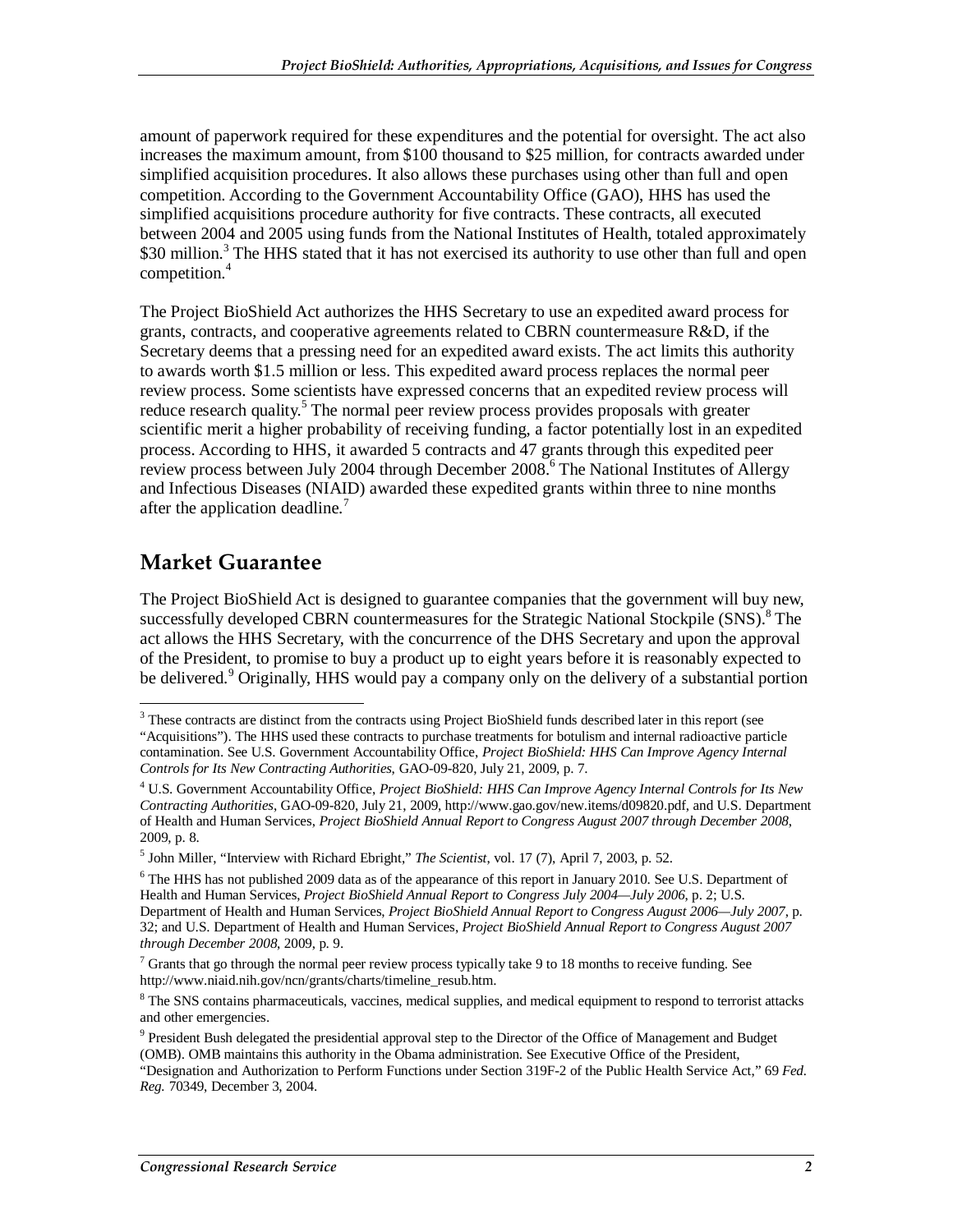of the countermeasure. The Pandemic and All-Hazard Preparedness Act (P.L. 109-417) modified the Project BioShield Act to allow for milestone-based payments of up to half of the total award before delivery.<sup>10</sup> Therefore, this guarantee reduces the market risk for the company and the milestone payments partially reduce its exposure to development risk (i.e., the risk that the countermeasure will fail during testing and be undeliverable).

The Project BioShield Act allows HHS to purchase unapproved and unlicensed countermeasures. It requires the HHS Secretary to determine that "sufficient and satisfactory clinical experience or research data ... support[s] a reasonable conclusion that the product will qualify for [FDA] approval or [HHS] licensing ... within eight years."<sup>11</sup> Because most drugs that begin these processes fail to become approved treatments, critics of this provision suggest that the government will end up purchasing countermeasures that may never be approved. To reduce the government's financial risk associated with this provision, the act allows HHS to write contracts in which unapproved products may be purchased at lower cost than approved products. The HHS used some of these authorities when structuring each of the Project BioShield contracts discussed below (see "Acquisitions").

### **Emergency Use of Unapproved Products**

The FDA and HHS designed their approval and licensing processes to protect people from ineffective or dangerous treatments. The Project BioShield Act allows the HHS Secretary to temporarily authorize the emergency use of medical products that are not approved by the FDA or HHS. To exercise this authority, the HHS Secretary must conclude that:

- the agent for which the countermeasure is designed can cause serious or lifethreatening disease;
- the product may reasonably be believed to be effective in detecting, diagnosing, treating, or preventing the disease;
- the known and potential benefits of the product outweigh its known and potential risks;
- no adequate alternative to the product is approved and available; and
- any other criteria prescribed in regulation are met.<sup>12</sup>

Such emergency use authorizations (EUAs) remain in effect for one year unless the Secretary terminates them earlier. The Secretary may renew expiring authorizations.

The HHS Secretary has issued several EUAs. Currently, EUAs permit use of five countermeasures to the 2009 H1N1 "swine" influenza<sup>13</sup> outbreak: the antiviral influenza

<sup>10</sup> For more on this law, see CRS Report RL33589, *The Pandemic and All-Hazards Preparedness Act (P.L. 109-417): Provisions and Changes to Preexisting Law*, by Sarah A. Lister and Frank Gottron. <sup>11</sup> 42 U.S.C. § 247d-6b(c).

 $12$  21 U.S.C. § 360bbb-3(c). For more information on how the Secretary determines whether a product meets these conditions, see Food and Drug Administration, *Guidance - Emergency Use Authorization of Medical Products*, July 2007, available at http://www.fda.gov/RegulatoryInformation/Guidances/ucm125127.htm.

<sup>13</sup> For additional information, see CRS Report R40554, *The 2009 Influenza Pandemic: An Overview*, by Sarah A. Lister and C. Stephen Redhead.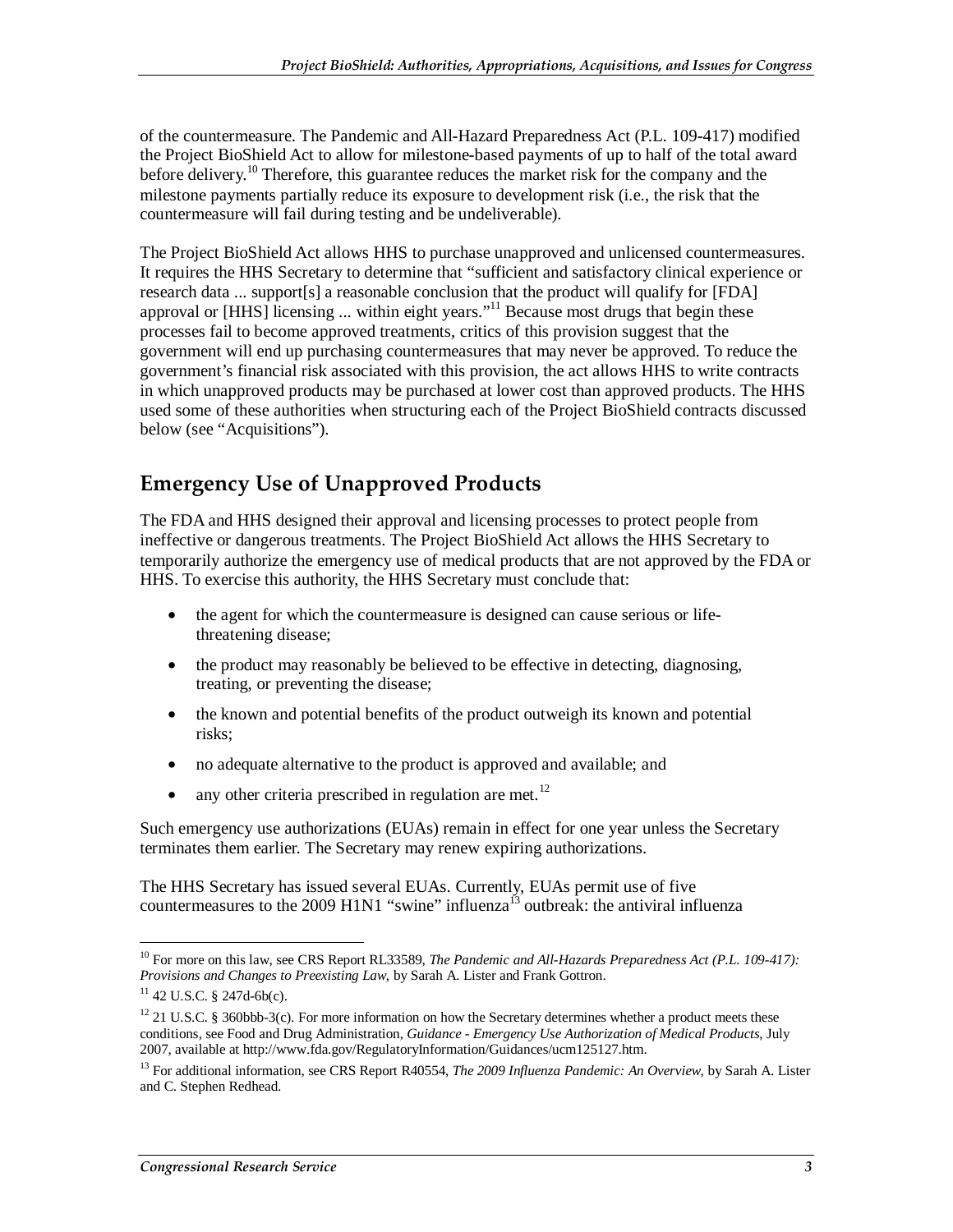treatments Tamiflu (oseltamivir) and Relenza (zananivir),  $14$  N95 respirators, and two diagnostic kits to help identify cases of this disease.<sup>15</sup> Another active EUA allows the distribution of antibiotic kits containing doxycycline hyclate to certain people participating in the Cities Readiness Initiative.<sup>16</sup> One EUA has expired; the HHS Secretary issued an EUA in January 2005 allowing the vaccination of Department of Defense (DOD) personnel with a specified type of anthrax vaccine.<sup>17</sup> This EUA expired in January 2006.

### **Reporting Requirements**

The Project BioShield Act of 2004 requires the HHS Secretary to report annually to Congress on the use of some of the authorities granted by this law. The reports must summarize each instance that HHS used the expedited procurement and grant procedures and allowed the emergency use of unapproved products. The reports must explain why HHS needed to use these authorities. The HHS has produced three such reports to date.<sup>18</sup>

This act also requires GAO to assess actions taken under authorities granted by the act, determine the effectiveness of the act, and recommend additional measures to address deficiencies. In July 2009, GAO published two reports in response to this requirement. The first report recommends that HHS improve some of its internal controls implemented for the expedited contracting procedures (see "Expedited Procedures" above).<sup>19</sup> The second report determined that HHS has used Project BioShield to support development and procurement of CBRN medical countermeasures.<sup>20</sup> This report contained no recommendations for improving Project BioShield.<sup>21</sup>

## **Appropriations**

The Project BioShield Act did not appropriate any funds. Instead, it authorized the appropriation of up to a total of \$5.593 billion for procuring countermeasures from FY2004 through FY2013. The Department of Homeland Security Appropriations Act, 2004 (P.L. 108-90) appropriated this amount into a special reserve fund and provided explicit time windows in which the money could be obligated. P.L. 108-90 specified that \$3.418 billion was available for obligation for FY2004 to FY2008. The balance of the advance appropriation plus unobligated funds remaining from

<sup>-</sup><sup>14</sup> Although the antiviral treatments had been previously approved for treating influenza, the EUA makes it easier to distribute these treatments and allows their use for infants and children younger than had been previously allowed.

<sup>&</sup>lt;sup>15</sup> For more information on these EUAs, see http://www.cdc.gov/h1n1flu/eua/.

<sup>16</sup> For more on this program, see http://www.bt.cdc.gov/cri/.

<sup>17 70</sup> *Fed. Reg.* 5452.

<sup>18</sup> Available online at http://www.hhs.gov/aspr/barda/bioshield/annualreport/.

<sup>19</sup> U.S. Government Accountability Office, *Project BioShield: HHS Can Improve Agency Internal Controls for Its New Contracting Authorities*, GAO-09-820, July 21, 2009, http://www.gao.gov/new.items/d09820.pdf.

<sup>&</sup>lt;sup>20</sup> U.S. Government Accountability Office, *Project BioShield Act: HHS Has Supported Development, Procurement, and Emergency Use of Medical Countermeasures to Address Health Threats*, GAO-09-878R, July 24, 2009, http://www.gao.gov/new.items/d09693r.pdf.

<sup>21</sup> Other BioShield-related GAO reports include U.S. Government Accountability Office, *Anthrax: Federal Agencies Have Taken Some Steps to Validate Sampling Methods and to Develop a Next-Generation Anthrax Vaccine*, GAO-06- 756T, May 9, 2006, and U.S. Government Accountability Office, *Project BioShield: Actions Needed to Avoid Repeating Past Problems with Procuring New Anthrax Vaccine and Managing the Stockpile of Licensed Vaccine*, GAO-08-88, October 23, 2007.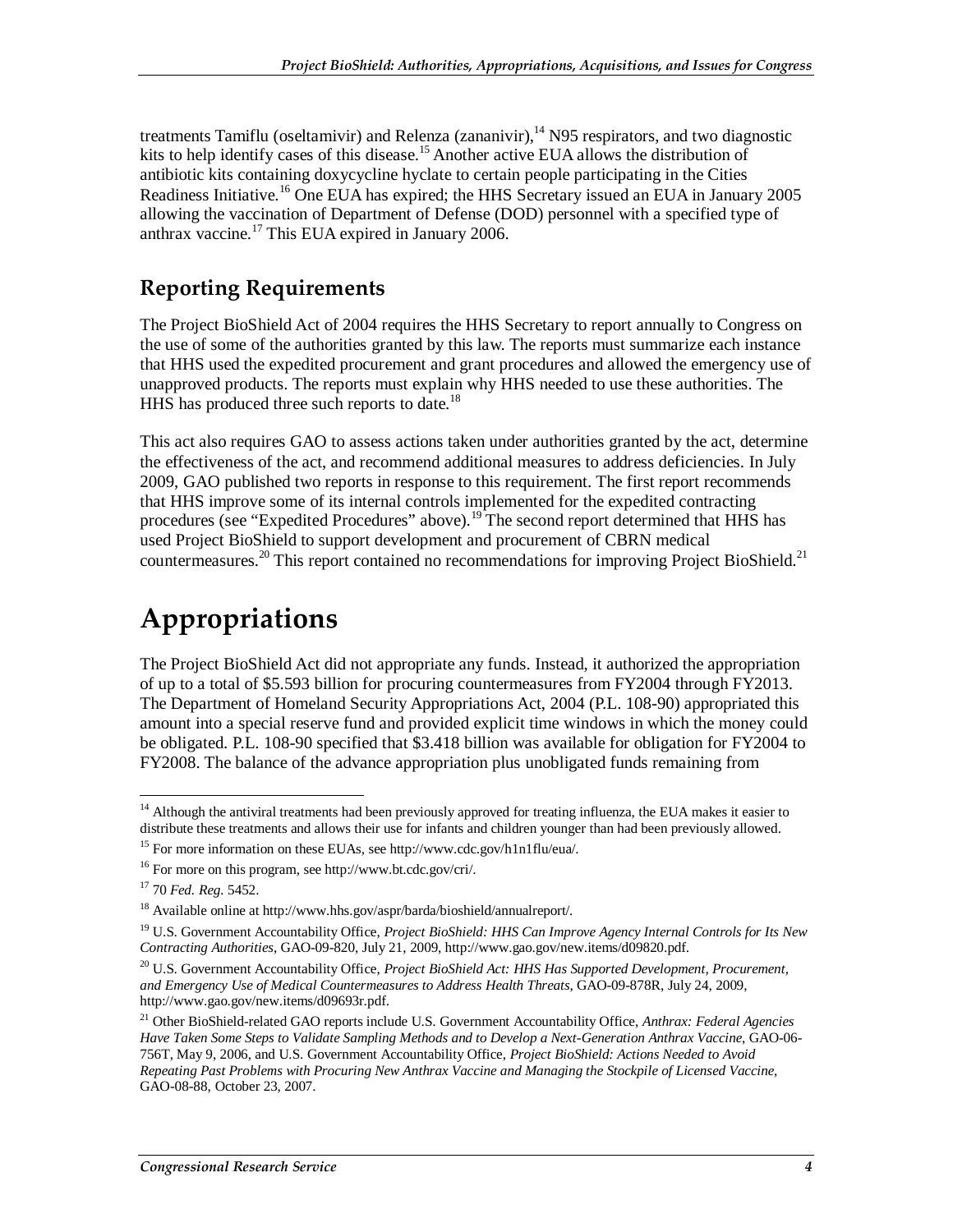FY2004 to FY2008 became available in FY2009 for obligation from FY2009 to FY2013. The Project BioShield Act specified that these funds are only for the procurement of CBRN countermeasures using the Project BioShield authorities and may not be used for other purposes, such as for grants to support countermeasure development or program administration.

Congress advance-appropriated the 10-year program but retained the power to annually increase or decrease the amount in the special reserve fund. Congress removed \$25 million from this account through rescissions in the Consolidated Appropriations Act, 2004 (P.L. 108-199) and the Consolidated Appropriations Act, 2005 (P.L. 108-447). See **Table 1**.

Congress has transferred funds from this account for other purposes. These transfers fall into two categories: those related to influenza pandemic preparedness and those related to CBRN countermeasures research and development. The Omnibus Appropriations Act, 2009 (P.L. 111-8) transferred to HHS \$412 million from the special reserve fund. Of this amount, \$137 million went to help respond to and prepare for pandemic influenza and \$275 million went to fund countermeasure advanced development through the Biodefense Advanced Research and Development Authority (BARDA, see "BioShield and BARDA").<sup>22</sup> The Consolidated Appropriations Act, 2010 (P.L. 111-117) transferred \$609 million to HHS. Of this amount, \$305 million went to BARDA for countermeasure advanced development and \$304 million went to the National Institute of Allergy and Infectious Diseases to fund countermeasure basic research. See **Table 1**.

| , דייייייייייייי                                  |                   |        |  |  |  |  |
|---------------------------------------------------|-------------------|--------|--|--|--|--|
| <b>Fiscal Year</b>                                | <b>Public Law</b> | Amount |  |  |  |  |
| 2004                                              | P.L. 108-199      | 5      |  |  |  |  |
| 2005                                              | P.L. 108-447      | 20     |  |  |  |  |
| 2009                                              | P.L. 111-8        | 137    |  |  |  |  |
| 2009                                              | $P.L.$ $111-8$    | 275    |  |  |  |  |
| 2010                                              | P.L. 111-117      | 305    |  |  |  |  |
| 2010                                              | P.L. 111-117      | 304    |  |  |  |  |
| <b>Total of Rescissions and Transfers to Date</b> |                   |        |  |  |  |  |
|                                                   |                   |        |  |  |  |  |

#### **Table 1. Project BioShield Rescissions and Transfers**   $(4 \text{ in } \text{million})$

**Source:** CRS analysis of P.L. 108-199, P.L. 108-447, P.L. 111-8, and P.L. 111-117.

**Note:** Amounts rounded to nearest million.

In his FY2010 budget request, President Obama requested that the remaining balances in the special reserve fund be transferred from the DHS "Biodefense Countermeasure" account into the HHS "Public Health and Social Services Emergency Fund" account. Congress approved this transfer through the Consolidated Appropriations Act, 2010 (P.L. 111-117). These funds are to remain available for obligation through FY2013 for Project BioShield-related countermeasure purchases. Congressional appropriators estimated that after accounting for the FY2010 transfers

<sup>22</sup> U.S. Congress, House Committee on Appropriations, *Omnibus Appropriations Act, 2009 (H.R. 1105; P.L. 111-8)*, committee print,  $111<sup>th</sup>$  Cong.,  $1<sup>st</sup>$  sess., March 2009, p. 1301.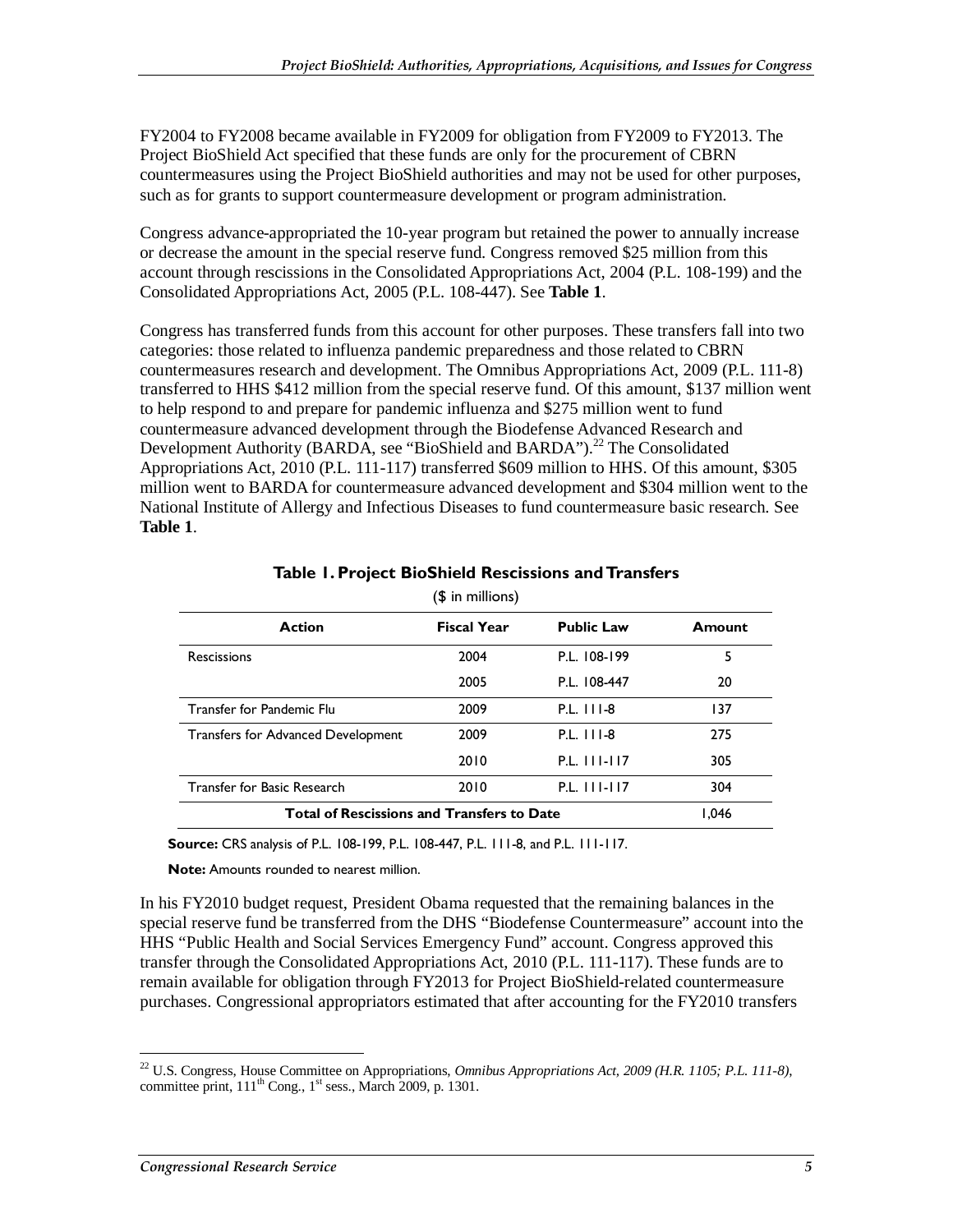for basic research and advanced development, \$2.424 billion remained available for Project BioShield acquisitions at the beginning of  $FY2010.<sup>23</sup>$ 

## **Acquisitions**

The first Project BioShield contract was announced on November 4, 2004.<sup>24</sup> The HHS contracted with VaxGen, Inc. for delivery of 75 million doses of a new type of anthrax vaccine (rPA) within three years. This contract was worth \$879 million. See **Table 2**. On December 17, 2006, HHS terminated this contract because VaxGen, Inc. failed to meet a contract milestone.<sup>25</sup> Subsequent contracts include:

- \$690 million for 29 million doses of the currently approved AVA anthrax vaccine (Emergent BioSolutions, Inc.);
- \$315 million for 65 thousand doses of Raxibacumab, a treatment for anthrax (Human Genome Sciences, Inc.);
- \$144 million for 10 thousand doses of Anthrax Immune Globulin, a treatment for anthrax (Cangene Corporation);
- \$505 million for 20 million doses of a new (MVA) smallpox vaccine (Bavarian Nordic, Inc.);
- \$416 million for 200 thousand doses of botulinum antitoxin, a treatment for botulinum toxin exposure (Cangene Corporation);
- \$18 million for 5 million doses of a pediatric form of potassium iodide, a treatment for radioactive iodine exposure (Fleming Pharmaceuticals); and
- \$22 million for 395 thousand doses of Ca-DTPA and 80 thousand doses of Zn-DTPA, two treatments for internal radioactive particle contamination (Akorn, Inc.).

Thus, excluding the canceled VaxGen contract, HHS has obligated approximately \$2.111 billion to date. Future targets for Project BioShield procurement include countermeasures against anthrax, viral hemorrhagic fevers, and radiation.<sup>26</sup>

<sup>-</sup><sup>23</sup> H.Rept. 111-366, p. 1045.

<sup>&</sup>lt;sup>24</sup> See the U.S. Department of Health and Human Services Project BioShield procurement page for status of current requests and contracts at http://www.hhs.gov/aspr/barda/procurement/cbrnactivities.html. For issues regarding these awards, see CRS Report RL33907, *Project BioShield: Appropriations, Acquisitions, and Policy Implementation Issues for Congress*, by Frank Gottron.

<sup>&</sup>lt;sup>25</sup> U.S. Department of Health and Human Services, "Termination Letter - Contract No. HHSO100200500001C," Letter to VaxGen, Inc., December 19, 2006.

<sup>&</sup>lt;sup>26</sup> U.S. Department of Health and Human Services, Public Health Emergency Medical Countermeasure Enterprise, "Implementation Plan for Chemical, Biological, Radiological and Nuclear Threats," 72 *Fed. Reg.* 20122, April 23, 2007.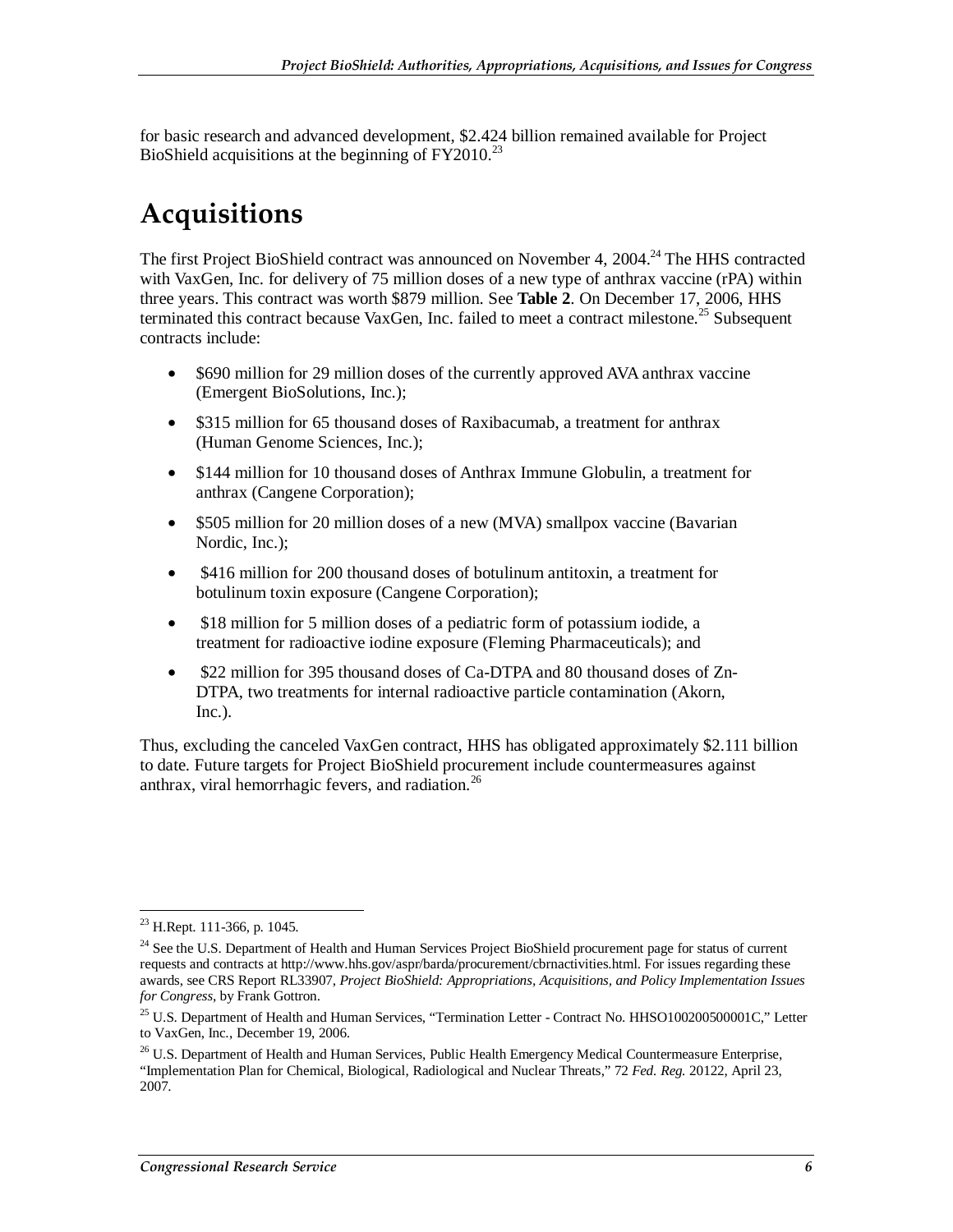| <b>Threat</b>                       | <b>Product</b>                             | <b>Doses</b><br>(thousands) | Cost<br>(\$ millions) | Company                                                       | <b>Award Date</b>                    |
|-------------------------------------|--------------------------------------------|-----------------------------|-----------------------|---------------------------------------------------------------|--------------------------------------|
| Anthrax                             | rPA vaccine                                | 75,000                      | 879a                  | VaxGen, Inc.                                                  | $11/4/04$ ;<br>Cancelled<br>12/19/06 |
|                                     | AVA vaccine                                | 28,750                      | 690b                  | Emergent<br>BioSolutions, Inc.<br>(formerly BioPort<br>Corp.) | 5/6/05; 5/5/06;<br>9/25/07           |
|                                     | Raxibacumab                                | 65                          | 315                   | Human Genome<br>Sciences, Inc.                                | $6/19/06$ ;<br>7/29/2009             |
|                                     | Anthrax Immune<br>Globulin                 | 10                          | 44                    | Cangene Corp.                                                 | 7/28/06                              |
| <b>Smallpox</b>                     | MVA vaccine                                | 20,000                      | 505                   | Bavarian Nordic, Inc.                                         | 6/4/07                               |
| <b>Botulinum</b><br><b>Toxin</b>    | <b>Botulinum Antitoxin</b>                 | 200                         | 416c                  | Cangene Corp.                                                 | 6/1/06                               |
| Radiological/<br><b>Nuclear</b>     | Potassium Iodide                           | 4,800                       | 8                     | Fleming<br>Pharmaceuticals                                    | $3/18/05$ and<br>2/8/06              |
|                                     | C <sub>a</sub> -DTPA                       | 395                         |                       |                                                               |                                      |
|                                     | Zn-DTPA                                    | 80                          | 22                    | Akorn, Inc.                                                   | 2/13/06                              |
| <b>Total Announced Obligations:</b> |                                            |                             | 2,989                 |                                                               |                                      |
|                                     | <b>Total Active Announced Obligations:</b> |                             | 2.111 <sup>d</sup>    |                                                               |                                      |

#### **Table 2. Project BioShield Acquisition Activity**

**Source:** CRS analysis of HHS, *Project BioShield: Annual Report to Congress July 2004—July 2006*; HHS, *Project BioShield: Annual Report to Congress August 2006—July 2007*; HHS, *Project BioShield Annual Report to Congress August 2007 through December 2008;* HHS, "CBRN Acquisition Activities," http://www.hhs.gov/aspr/barda/procurement/ cbrnactivities.html; DHS, Office of Health Affairs*, Biodefense Countermeasures Congressional Justification FY2010*; and personal communication with HHS, June 8, 2009.

- a. This figure includes approximately \$1.5 million that HHS paid to VaxGen, Inc. for mandatory security upgrades. When HHS terminated the vaccine contract, VaxGen, Inc. kept this amount, while the approximately \$878 million for the vaccine became available for other BioShield procurements. Personal communication with BARDA, June 8, 2009.
- b. This total does not include a \$405 million contract for 14.5 million doses of AVA anthrax vaccine that HHS announced on September 30, 2008. According to HHS, this contract used Centers for Disease Control and Prevention funds rather than the Project BioShield special reserve fund. Personal communication with HHS, June 8, 2009.
- c. This number includes \$50 million HHS obligated from this account to this company in FY2004 after the DHS Appropriations Act, 2004, funded this account but before passage of the Project BioShield Act. See HHS, *Project BioShield: Annual Report to Congress July 2004—July 2006*, January 2007, p. 31.
- d. Announced obligations minus \$878 for the cancelled rPA contract (see note a).

## **BioShield and BARDA**

Congressional policymakers have scrutinized the implementation and effectiveness of the Project BioShield Act since its enactment. In response to perceived problems with Project BioShield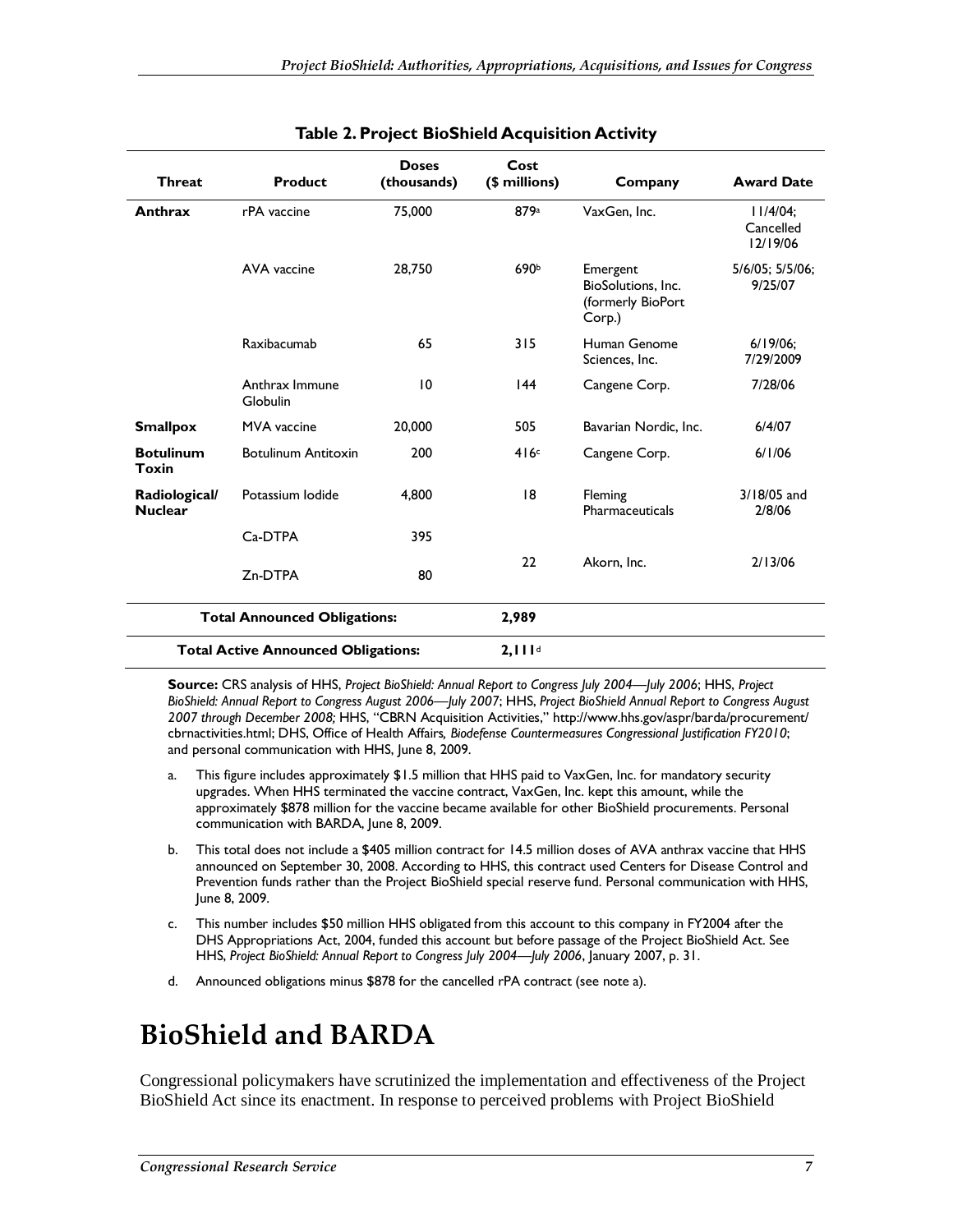countermeasure procurement, the 109<sup>th</sup> Congress created the Biodefense Advanced Research and Development Authority (BARDA) in HHS through the Pandemic and All-Hazards Preparedness Act (P.L. 109-417).

Many congressional policymakers determined that Project BioShield had insufficiently encouraged the transition of promising basic research results into the product development stage. This period in development is often referred to as the "valley of death" because some seemingly promising products are not developed past this point due to lack of funding. As discussed above, Congress amended the Project BioShield Act through the Pandemic and All-Hazards Preparedness Act to allow HHS to pay up to half a Project BioShield contract's value as milestone payments. Thus companies could receive payments while continuing to develop their promising products. Additionally, Congress created in BARDA a dedicated infrastructure to manage and fund advanced development and commercialization of CBRN countermeasures. In theory, BARDA funding can take those promising drugs from the basic research through the advanced development stage, which may include clinical trials. Congress created the Biodefense Medical Countermeasure Development Fund to pay for such advanced development contracts. Although this account is separate from the Project BioShield special reserve fund, Congress has repeatedly funded the advanced development account through transfers from the Project BioShield account (see **Table 1**).

Critics of government programs funding advanced development suggest that because of the high product failure rate in advanced development, the government will inevitably fund unusable products. In addition to removing the development risks traditionally borne by industry, directly funding advanced development inserts government decision makers into the countermeasure development process, a role critics argue is better suited to industry experts and entrepreneurs.<sup>27</sup> Some critics would prefer to have the government set product requirements and have industry determine how best to meet them. As originally enacted, Project BioShield took this latter approach, an approach that Congress found insufficient in this particular case. Because advanced development activities generally take several years, it may take a few more years to determine if this change has yielded better results than the original Project BioShield.

In addition to funding the advanced development of countermeasures, BARDA manages HHS' role in Project BioShield. BARDA leads the efforts to determine countermeasure requirements and executes all Project BioShield contracts.

## **Policy Issues**

The  $111<sup>th</sup>$  Congress faces several BioShield-related policy issues. These include whether to change Project BioShield agency responsibilities; whether to continue to divert BioShield funds for other purposes; how to replace stockpiled countermeasures as they expire; and evaluating whether this program has sufficiently encouraged the development of broad spectrum countermeasures.

<sup>27</sup> See CRS Report RL33528, *Industrial Competitiveness and Technological Advancement: Debate Over Government Policy*, by Wendy H. Schacht.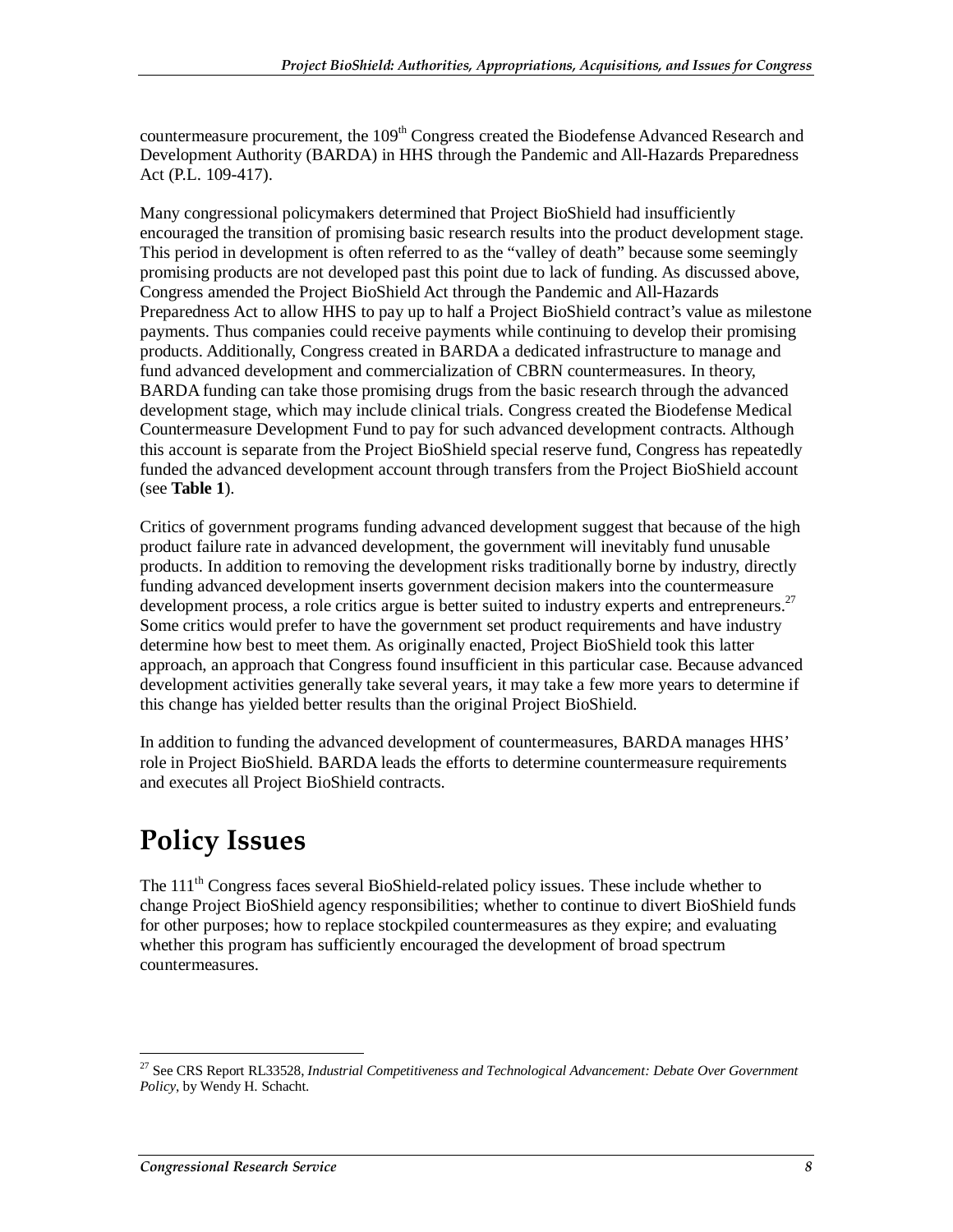## **Agency Responsibilities**

As originally designed, three agencies had roles in Project BioShield procurements. The DHS managed the special reserve fund while HHS designed and executed the Project BioShield contracts. Both DHS and Office of Management and Budget (OMB) were required to approve each contract. In the FY2010 budget request, President Obama proposed transferring management of the Project BioShield special reserve fund from DHS to HHS. While considering this request Congress could have taken the opportunity to change other agency roles. Congress granted the President's request to transfer the Project BioShield account to HHS through the Consolidated Appropriations Act, 2010 (P.L. 111-117), but chose not to change any other agency responsibilities.

### **Diversion of BioShield Funds for Other Purposes**

One of the distinguishing features of Project BioShield is the ten-year \$5.6 billion advance appropriation. Potential countermeasure developers considered the establishment of an advancefunded separate account dedicated solely to countermeasure procurement as integral to their participation in this program. The advance funding helped assure developers that payment for countermeasures they successfully developed would not depend on future, potentially uncertain appropriations processes. Although advance-funding the Project BioShield account may have provided some assurance of stability to developers, in practice, these funds have been subject to the annual appropriations processes. Subsequent Congresses have removed approximately 19% of the advance appropriation through rescissions and transfers to other accounts. See **Table 1**. These transfers fall into two categories: those related to CBRN countermeasures research and development and those related to influenza pandemic preparedness.

#### **Transfers for CBRN Countermeasure Research and Development**

Congress transferred \$580 million from the special reserve fund to BARDA to support CBRN countermeasure advanced research and development. The Administration justified its requests for such transfers by asserting that these funds will support "future successful acquisitions of medical countermeasures under Project BioShield."28 Thus, Congress could view such transfers as an attempt to improve the "lower than expected" rate of Project BioShield acquisitions.<sup>29</sup> Congress also transferred \$304 million to the National Institute for Allergy and Infectious Diseases for countermeasure basic research citing similar reasons.<sup>30</sup>

In FY2009, Congress set the precedent that research and development activities should be funded by transfers from the Project BioShield special reserve fund. In FY2010, Congress reinforced this precedent by approving another transfer for that purpose. This may suggest that similar actions can be expected for FY2011 and beyond. Annual transfers from this account to fund such activity would continue to lower the amounts available for procuring CBRN countermeasures, their originally intended purpose. If funding becomes a limitation to acquiring countermeasures,

<sup>-</sup>28 U.S. Department of Health and Human Services, *FY2010 Congressional Justification for the Public Health and Social Services Emergency Fund*, p. 46.

<sup>29</sup> U.S. Department of Homeland Security, Office of Health Affairs, *Biodefense Countermeasures Congressional Justification FY2010*, p. BIO-2.

<sup>30</sup> H.Rept. 111-220, p. 194.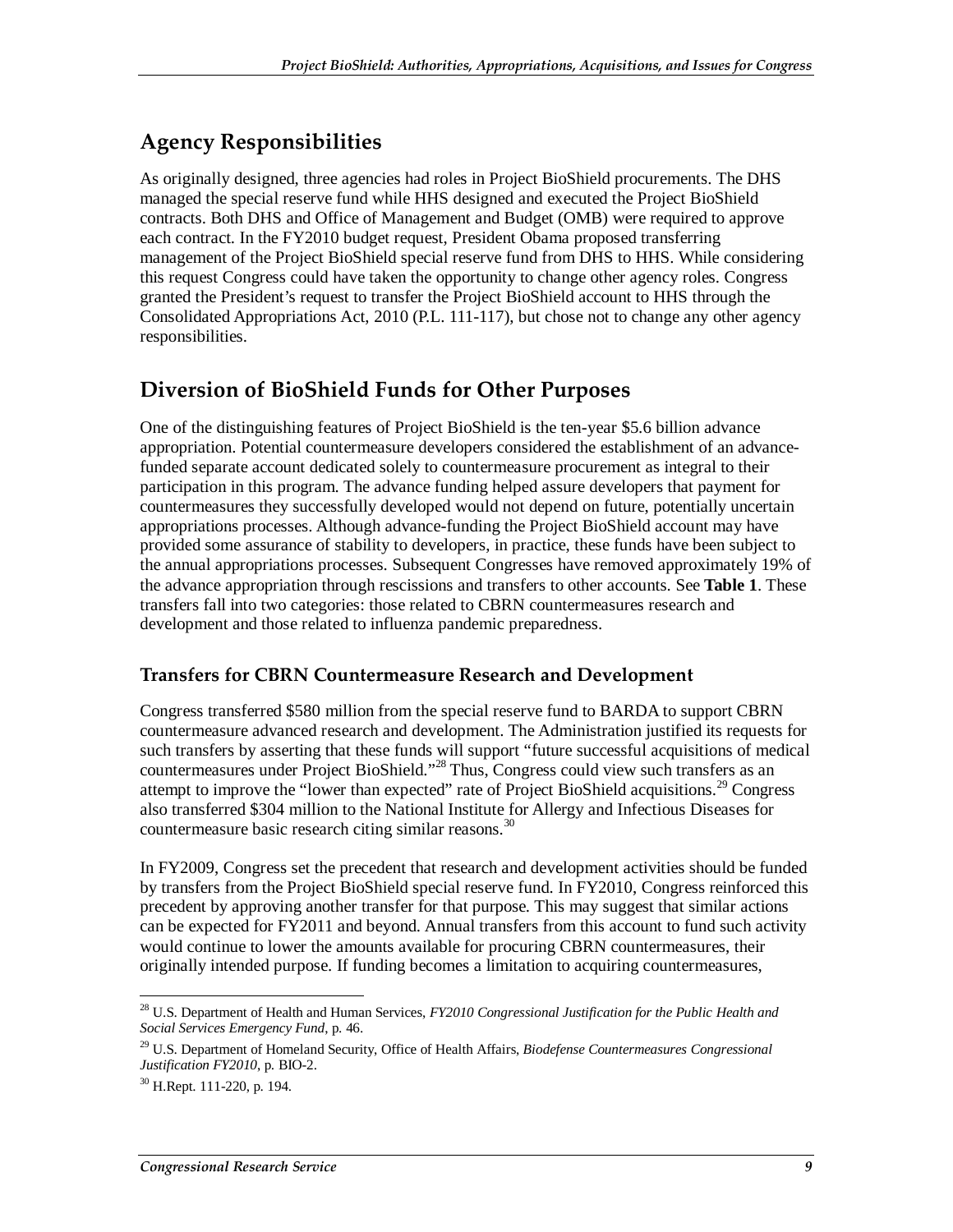Congress could appropriate additional money for Project BioShield acquisitions.<sup>31</sup> However, such a course of events might cause potential countermeasure developers to feel dependent on the actions of future appropriators, precisely the situation that establishment and advanced funding of the special reserve fund was designed to ameliorate.

Such funding transfers may modify the respective roles of the federal government and the private sector in Project BioShield. Congress originally designed Project BioShield to minimize the risk that the government would pay for countermeasures that fail during development (see "Market Guarantee" above). Congress expected developers to manage this risk, using the governmentmarket guarantee to entice investors to fund countermeasure development. In the act, Congress attempted to assure such potential investors that the funding of this program was not subject to the annual appropriations process by providing ten year advance funding. Industry spokespeople reportedly have asserted that transferring money from this account weakens the ability of private firms to raise capital necessary to sustain long-term research and development for countermeasures and hinders potential participation in Project BioShield.<sup>32</sup> However, transferring the funds to support advanced development may reduce the amount that developers need to raise, since the government could directly fund product development.

#### **Transfer for Pandemic Influenza Preparedness**

In FY2009, Congress transferred \$137 million from the Project BioShield special reserve fund to HHS for pandemic influenza preparedness and response. President Obama did not request a similar transfer for FY2010. President Obama did request that the conference committee on the Supplemental Appropriations Act, 2009 (P.L. 111-32) allow the purchase of influenza countermeasures using the Project BioShield special reserve fund.<sup>33</sup> Critics of this move charged that it would damage the biodefense countermeasure industry and "severely diminish the nation's efforts to prepare for WMD events and will leave the nation less, not more, prepared."<sup>34</sup> The conferees declined to provide this authority.<sup>35</sup> Similarly, in the Senate report to accompany the Department of Homeland Security Appropriations Act, 2010 (S. 1298), the committee "strongly urges" not using the special reserve fund to purchase influenza countermeasures.<sup>36</sup>

### **Stockpile Management**

All medicines, including those added to the Strategic National Stockpile (SNS) through Project BioShield, have explicit expiration dates. The federal government does not allow the use of

<sup>34</sup> Letter from Senator Bob Graham, Chairman of the Commission on the Prevention of Weapons of Mass Destruction Proliferation and Terrorism, and Senator Jim Talent, Vice Chairman of the Commission on the Prevention of Weapons of Mass Destruction Proliferation and Terrorism, to President Obama, June 8, 2009, http://www.preventwmd.gov/ 6\_8\_2009/; Spencer Hsu, "Bipartisan WMD Panel Criticizes Obama Plan To Fund Flu Vaccine," *Washington Post*, June 8, 2009; and Matt Korade, "Lawmakers, Industry Jeer Plan to Fund Flu Preparedness With Bioshield Money," *CQ Homeland Security News, June 9, 2009.*<br><sup>35</sup> P.L. 111-32 and H.Rept. 111-151.

<sup>&</sup>lt;sup>31</sup> The House Committee on Appropriations has suggested that they would consider adding additional funds to the special reserve fund in the future. See H.Rept. 111-220, p. 194.

<sup>32</sup> Spencer Hsu, "Bipartisan WMD Panel Criticizes Obama Plan To Fund Flu Vaccine," *Washington Post*, June 8, 2009.

<sup>&</sup>lt;sup>33</sup> Letter from President Barack Obama to Speaker of the House Nancy Pelosi, June 2, 2009, http://www.whitehouse.gov/omb/assets/budget\_amendments/supplemental\_06\_02\_09.pdf.

 $36$  S.Rept. 111-31, p. 96.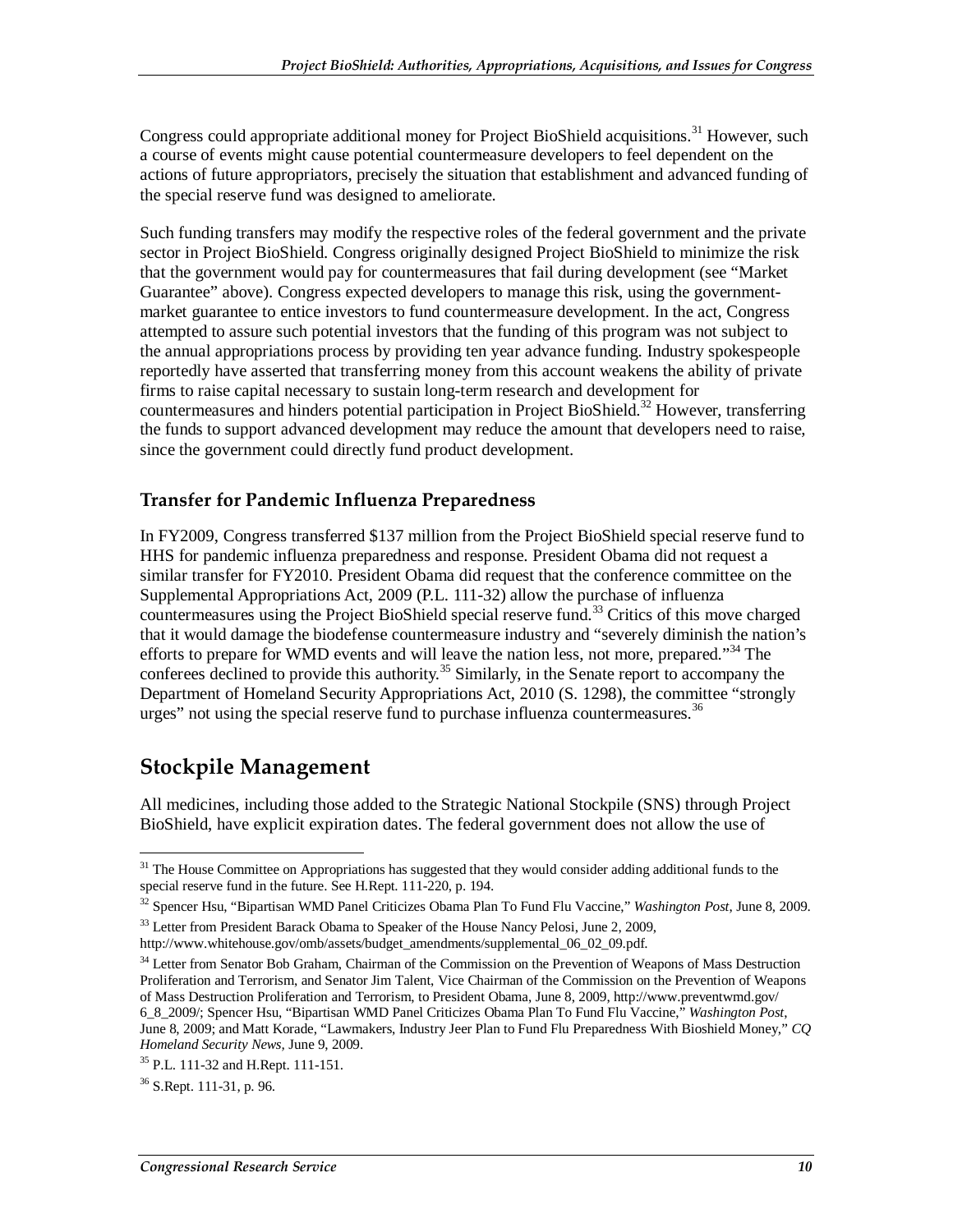expired medicines. Countermeasure expiration raises at least two stockpile management issues: what to do with expiring countermeasures and how to replace them.

In 2007, the GAO suggested that HHS and DOD establish an inventory-sharing agreement that would allow DOD to use the HHS-stockpiled vaccine in its active troop anthrax vaccination program before expiration.<sup>37</sup> These agencies subsequently implemented a shared stockpile approach for both for anthrax vaccines and pandemic influenza countermeasures.<sup>38</sup> However, this shared stockpile solution only applies to countermeasures having other high-volume users. Countermeasures lacking similar high volume users may simply have to be discarded on expiration and replaced without compensation from other users.

Because countermeasures expire, HHS must procure a number of doses greater than that stored in the SNS at any given time. For example, HHS had to buy 29 million doses of anthrax vaccine to maintain a stockpile of at least 10 million doses from 2006 to 2011.<sup>39</sup> To maintain a consistent readiness level, HHS may require additional periodic countermeasure purchases to replenish the stockpile as the countermeasures expire. Congress may consider whether such purchases should be funded through the advance appropriated Project BioShield account or through annual SNS budget authorities. Between 2005 and 2007, BARDA purchased the AVA anthrax vaccine using Project BioShield funds (**Table 2**). However in 2008, HHS switched funding sources for this vaccine and used SNS funds rather than BioShield funds to purchase an additional 14.5 million doses of AVA vaccine.<sup>40</sup> BARDA adoption of this approach for all expiring stockpiled countermeasures may require increased annual appropriations for SNS procurements.

### **Broad Spectrum Countermeasures**

Many experts contend that broad spectrum countermeasures, those that address multiple CBRN agents, would be the most valuable additions to the SNS.<sup>41</sup> Such nonspecific countermeasures might be a defense against currently unknown threats, such as emerging diseases or genetically engineered pathogens. Furthermore, such countermeasures are more likely to have other nonbiodefense-related applications. The Project BioShield Act does not exclude procuring such countermeasures; however, it does require that the presence of another commercial market be factored into the HHS Secretary's decision to purchase the countermeasure. The HHS has stated its interest in using Project BioShield to acquire new broad spectrum countermeasures.<sup>42</sup>

<sup>-</sup>37 Government Accountability Office, *Project BioShield: Actions Needed to Avoid Repeating Past Problems with Procuring New Anthrax Vaccine and Managing the Stockpile of Licensed Vaccine,* GAO-08-88, October 2007.

<sup>&</sup>lt;sup>38</sup> Robin Robinson, Deputy Assistant Secretary, Office of the Assistant Secretary for Preparedness and Response, HHS, testimony before the House Committee on Appropriations, Subcommittee on Defense, April 24, 2008.

<sup>&</sup>lt;sup>39</sup> U.S. Department of Health and Human Services, News Release, "HHS Purchases Additional Anthrax Vaccine For Stockpile," September 26, 2007.

<sup>&</sup>lt;sup>40</sup> Personal communication with U.S. Department of Health and Human Services staff, June 8, 2009.

<sup>&</sup>lt;sup>41</sup> Some broad spectrum treatments are available. For example, antibiotics such as ciprofloxacin can be used against several bacterial diseases. In contrast, antivirals that have similar broad spectrum properties or treatments that target common disease pathways such as sepsis could be valuable additions to the SNS, but remain targets for development. For a discussion of such countermeasures, see Gigi Gronvall, Jason Matheny, and Bradley Smith, et al., "Flexible Defenses Roundtable Meeting: Promoting the Strategic Innovation of Medical Countermeasures," *Biosecurity and Bioterrorism: Biodefense Strategy, Practice, and Science*, vol. 5, no. 3 (2007), pp. 271-277.

<sup>&</sup>lt;sup>42</sup> U.S. Department of Health and Human Services Public Health Emergency Medical Countermeasure Enterprise, "Implementation Plan For Chemical, Biological, Radiological and Nuclear Threats," 72 *Fed. Reg.* 20122, April 23, 2007.